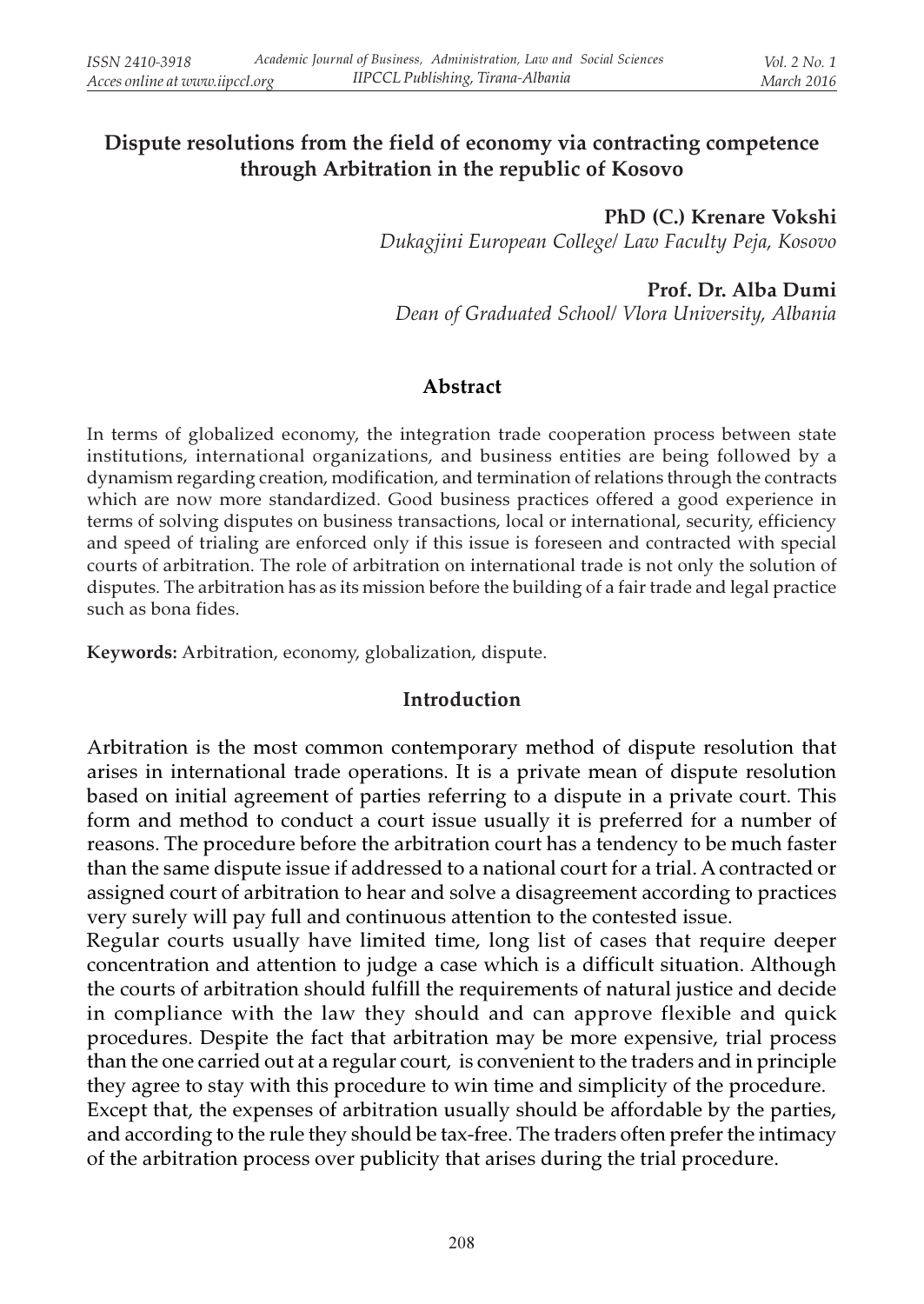## 1.1 The history of arbitration and reasons of its birth

Dispute resolution through arbitration is known from antiquity. The roots may be found in old clan societies, where the leader of a tribe appointed its representatives who would then solve disagreements among different members of society. As the most known and the oldest agreement of arbitration that is considered to be is the agreement between Sumerian towns of Lagosh and Ume, in the fourth millennium B.C. for settling the borders (International Review, 2011, 23).

In the beginning during the history, arbitration often was serving the first states, according to which private persons contracted their engagement for resolution of disputes in order to avoid strict formalities, ritual court procedures of that time, but also for resolution of disputes to which no appropriate claims were determined. The advantages of arbitration were seen from that time, which was applied not for domestic disputes but also between citizens of different states (IERM, 2013, 34).

"The arbitration courts emerged in the antique Greece. For the first time private judges were engaged to solve disputes between entangled citizens, although they were procedures of reconciliation and negotiation" (Thaçi, 2012, 24).

The resolution of disputes out of state courts was also known in ancient Rome, when citizens could contract arbitration, but they also had a possibility to give up from the judgment of the arbitration, then they could continue the procedure with the same application at the regular court. However the parties did not have that right if they had an earlier agreement in written form. Arbitration shows up again at the end of XVI century, when after the stagnation, trade started to grow and grow again. In Europe the first rules of arbitration were drafted in France who long time ago before the French revolution had its evolved domestic and foreign arbitration.

## 1.2 Methods of using arbitration law

Like every science, every action, every instrument has its own method of practical use, so does the arbitration law have its own methods of functioning. Arbitration methods are determined based on actions and means that are used on the subject of the dispute during its work. There are general methods that are used in some social sciences. Law on arbitration applies the same methods of the legal science, however taking into account its specifications and the subject that this science deals with it application and diversity of these methods is specific (Thaçi, 2012, 30).

The methods used by the law on arbitrations are as follows:

- Expertise method
- · Analysis method
- Synthesis method
- Deduction method
- · Abstraction method
- · Classification method
- Comparison method

These methods are applicative methods from the arbitration law through which economic disputes are resolved and all these are international practices of functioning of the arbitration law.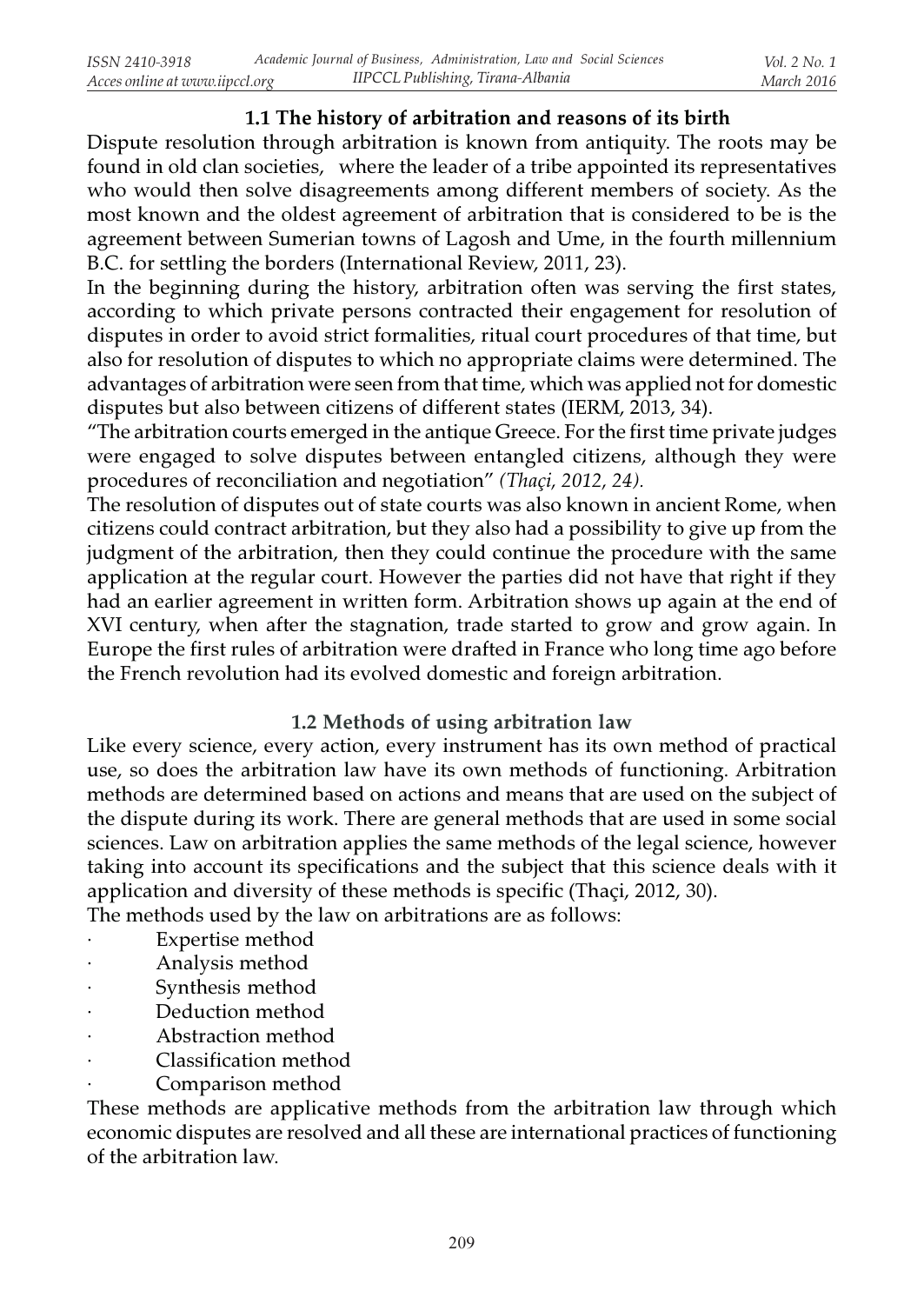## 1.4. Dispute resolution through arbitration

International trade arbitration presents a specific and complex institution regarding the way of its creation and proceeding methods for resolution of disputes that arise from operations that are carried out and end in the area of international trade. A characteristic of this institution is a competence which derives from the will and consensus of the contracting parties.

It is well known that the complicated character and structure of international business relations require maximum care and special treatment when resolving certain disputes in this area. This is because a belief prevails that the dispute shall be solved quickly, professionally, and by personalities that are qualified and have proper moral and professional qualities. The arbiter of this court usually belongs to business world and business activity (Krasniqi, 2007, 90).

From these reasons the parties' interests are sometimes higher to keep their business connections and authority status rather than win the initiated dispute. The role of arbitration in international trade is not only based on resolution of certain disputes. The mission of this institution is to build a practice based on *fair play* and *bona fide* principles within international trade activities in general (Krasniqi, 2007, 93).

## Results of the survey

In this sense, arbitration contributes on surpassing the disputes and creation of conditions for regular attendance of international trading transactions. For that reason arbitration has an important role not in the area of law but also in political and economic relationships (Krasniqi, 2007, 90).

"Regardless of principles and beliefs of certain countries for impartiality of the regular national courts, the practice has not rarely shown that there are cases when these courts were favoring the local party. Such situation favored and actualized arbitration as a serious and impartial forum on resolution of disputes (Krasniqi, 2007, 99).

The selection of the arbiter influenced on determination of interested parties for arbitration, usually they are experts of international trade turnover and have enough knowledge about business techniques and operations. As we can select the arbiter and arbitration panel, the parties can freely declare which material or procedural laws want to proceed.

Except that the parties have the right according to the consensus principle to select the place of arbitration which means to select the country where the arbiter shall issue an award which has significant importance in its execution phase.

The special importance of arbitration is in the speed procedure. Within the process – arbitration trial, according to the rule the adjudication is of a single instance and less formal than the one that is issued by a regular court. The arbitration award is merited and the parties cannot appeal the award. The only legal remedy which can be applied against this award is the application to annul the award of the arbitration which will be decided by the competent domestic court according to the place where the procedure was conducted.

However, the annulment of the arbitration award can be applied only on allegations that the procedural conditions were not respected and in no way the material and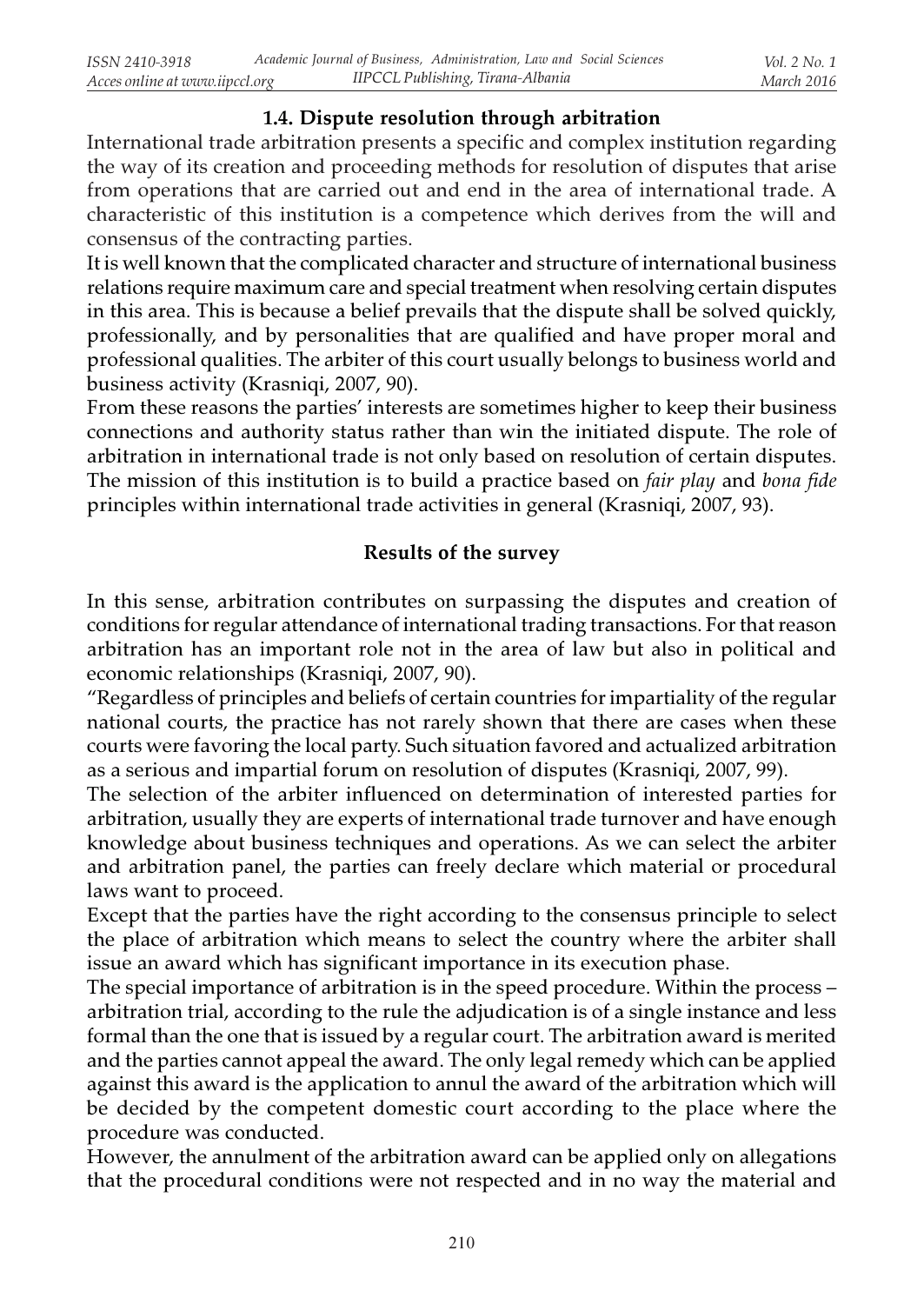factual conditions were not respected. The procedure before arbitration is not public because of the interests and business secrets that the parties have. All these conditions affect the arbitration in gaining a primary role in dispute resolution of international trade turnover and business life.

## Methodology of the research paper

The reasons for passing special national laws for arbitration are multiple. In the first place there are those arising from intensive operations that are characteristic for international business. Arbitration has become the most common method for resolving disputes. In this context, the Arbitration Model Law on International Trade has proven to be the most important base for the modernization of the rules of international trade arbitration. Obviously this implies the need for national laws in this field to harmonize with it.

### 3.1 The constitution of the arbitral competence - the contract on arbitration

Jurisdiction or competence of arbitration is based on the agreement of the contracting parties who agreed in advance on the dispute but the resolution is entrusted to arbitration. "Therefore a valid contract to provide arbitration competence is the basis of establishing jurisdiction and at the same time exclusion (off) to a competent state court (Colon , 2011, 123).

 The problem of recognition and enforcement of arbitration awards is reflected, that they may directly compel state authorities to enforce them without exception (Colon, 2011, 145). The basis of it is the autonomy of the will of the parties and the principle of the consensus to avoid regular jurisdiction of national courts and the contracting of the competence of arbitration court.

## 3.2 Types of arbitration

In current flourishing practice of arbitration proceedings, there are two main types of arbitration:

 $\varnothing$  Ad hoc arbitration (A-temporary) and

 $\varnothing$  Institutional arbitration (permanent selected courts).

Ad hoc arbitration - is a chosen court which is established under the contract of the parties with the task and aim to judge only of a particular dispute, in order to cease to exist after the trial of the case (USAID 2010, 6).

Institutional Arbitration - is a permanent organization, established with the task to carry out its function of the selected court, even when the parties involved in the dispute are advised to do that. These arbitrations are non-state services, ready to assist entities in need.

# Agreement for arbitration

The dispute can be settled through arbitration unless there is an agreement between the parties (Article 5.1). "The focus of particular importance to arbitration is that the parties intentionally agreed to the use of arbitration and waive their right to judicial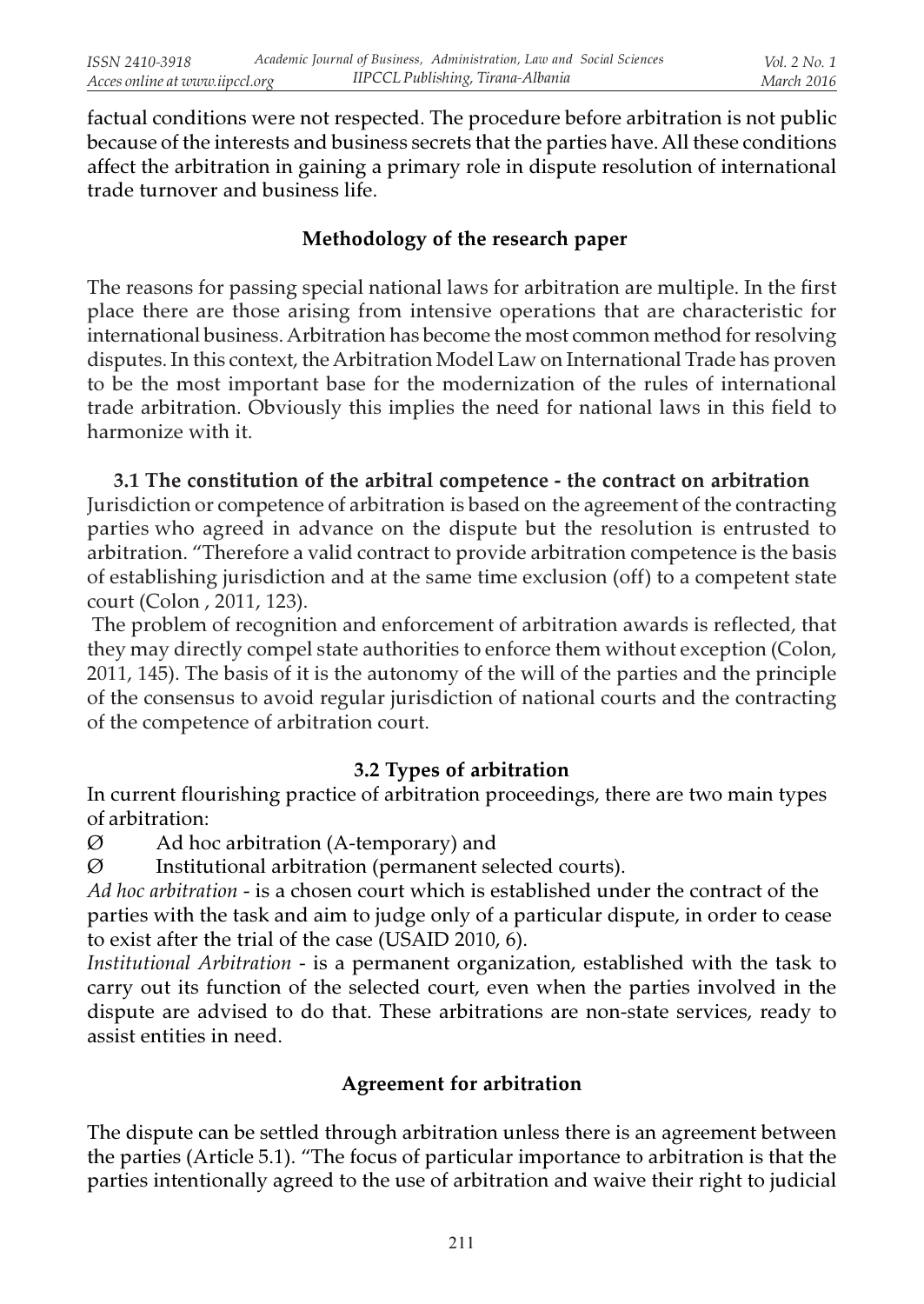review in the courts of the country. Determining whether the parties have agreed to arbitration is the condition loosely covered in Article 6 of the Kosovo Law on Arbitration which is discussed below". It also notes that the agreement for arbitration is validity (Article 5.12).

## Analysis and research

There are two categories of cancellation: when the basis for the annulment of the award is evidenced by the party invoking the cancellation, and when this is done by the court on its own initiative. Provisions for legal remedies are in compliance with the UNCITRAL Model for the Law on arbitration (USAID 2010, 16).

Ground to be proved by the party:

oneparty had no capacity to act

arbitration agreement is not valid - the claimant was not given proper notice of the appointment of an arbitrator or of the arbitral proceedings (USAID 2010, 16). Basics grounds that the court may consider:

- arbitration is prohibited by law
	- Execution of the award is contrary to public policy.

Board sets the arbitration fees and compensation of arbitrators, experts and witnesses and other expenses. The arbitration fee is 8% of the value of the subject (Krasniqi, 2010, 48).

# The losing party pays all expenses

KCC reports that since 2000 a total of eight procedures were organized. Disputes were among Kosovo and foreign companies. It seems that these informal procedures have been initiated by the embassies (commercial services) upon request of foreign companies.

Further KCC has reported that international companies have sought the assistance of KCC in resolving disputes with their local partners, but local companies refused to participate and take a stand that they can resolve disputes directly with their business partner. This issue is addressed in the education and public relations part.

# Conclusions and recommendations

As described above, the institution may create the application for arbitration, support the arbitration process and enable quality control while maintaining high standards for arbitrators and reviewing arbitration awards. Since KCC and AmCham-are the only institutions which are currently prepared to move forward in the development of ADR, SEAD will initially focus its assistance to these institutions.

Kosovo also continues to need to have consultations with regard to international arbitration and mediation, especially in the following areas:Update rules (rules of arbitration proceedings) to comply with current law on arbitration and international standards( Krasniqi, 2010, 89) In all cases, the standards are generally based on documented experience, training, education and reputation. An arbitral tribunal usually does not begin to analyze in detail the agreement for arbitration to see that it